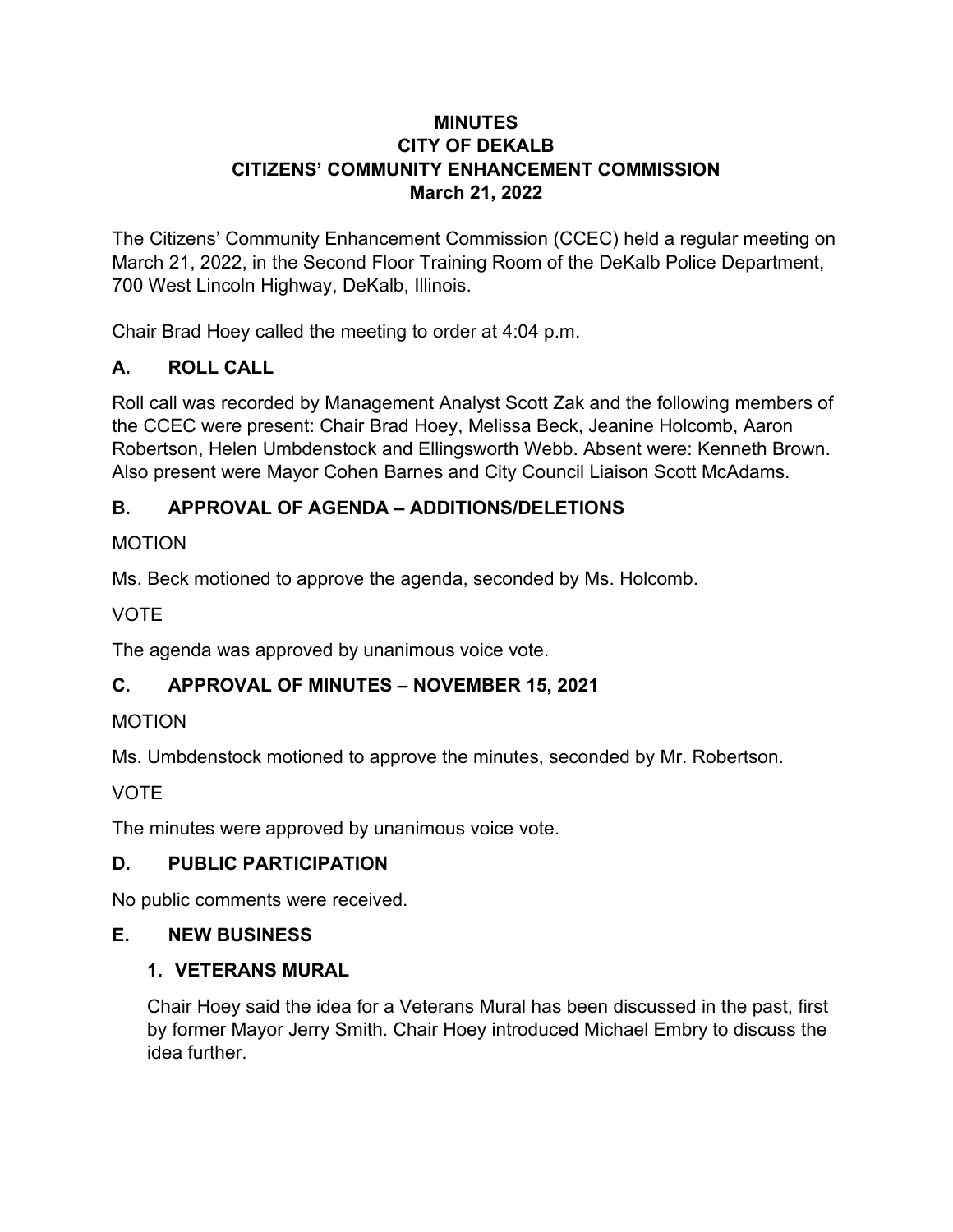Mr. Embry said there have been several recent additions to the City to honor military veterans, including the flags of the five military branches at First and Locust Street, Locust Street between First and Fourth Street being designated as Honorary Veterans Way and light pole banners with the photos of military veterans downtown. To add to the efforts, Mr. Embry said he would like to see a veterans mural painted on the Egyptian Theatre along with benches to view it.

While painting the mural on the west wall has been suggested, Ms. Holcomb said the mural would need to be on the north wall since the Preservation of the Egyptian Theatre (PET) group, the owner of the building, would like to preserve the west wall for their use.

Mr. Embry said he would like to see a local artist selected through a contest led by the Commission so it does not appear the mural is the work of any one veterans organization. Ms. Holcomb asked that the design be approved by the PET group and said she does not see that as a roadblock.

Alderman McAdams said he would like to see benches as part of the project and noted the Realtors Association offers \$5,000 grants for project so long as benches are included. Mr. Webb noted he is part of an organization that is collecting plastic bottle caps to recycle into benches.

Mr. Embry suggested the mural design could be unveiled on Memorial Day when a time capsule is placed in the downtown Memorial Clock. Chair Hoey said that may be premature since the mural design needs to be approved first.

Mayor Barnes suggested working with NIU College of Visual and Performing Arts Dean Paul Kassel may provide a cooperation opportunity. He also shared that John Pappas, owner of the Plaza DeKalb building, has given permission to paint a mural on the rear of the building overlooking Van Buer Plaza.

Chair Hoey said the next step is for Mr. Embry to bring a design to the Commission and the PET and find an artist and funding. Mr. Embry said he would like the design to come from the Commission. Chair Hoey noted grant funding or donations would still be needed. Mr. Robertson estimated the cost of a 20-foot-long mural at \$8,000 to \$10,000.

### **2. PAINT-A-PLUG/PUBLIC ART WEBSITE**

Chair Hoey said NIU 40tude group has started work to create a website with the Paint-A-Plug locations and application, but he believed the Commission felt the site should be more comprehensive with all public arts including murals. The Commission agreed this was their intent and that the site should start with the Paint-A-Plug locations along with the mural policy and application. Later, information on the existing murals can be added. It was suggested there could be a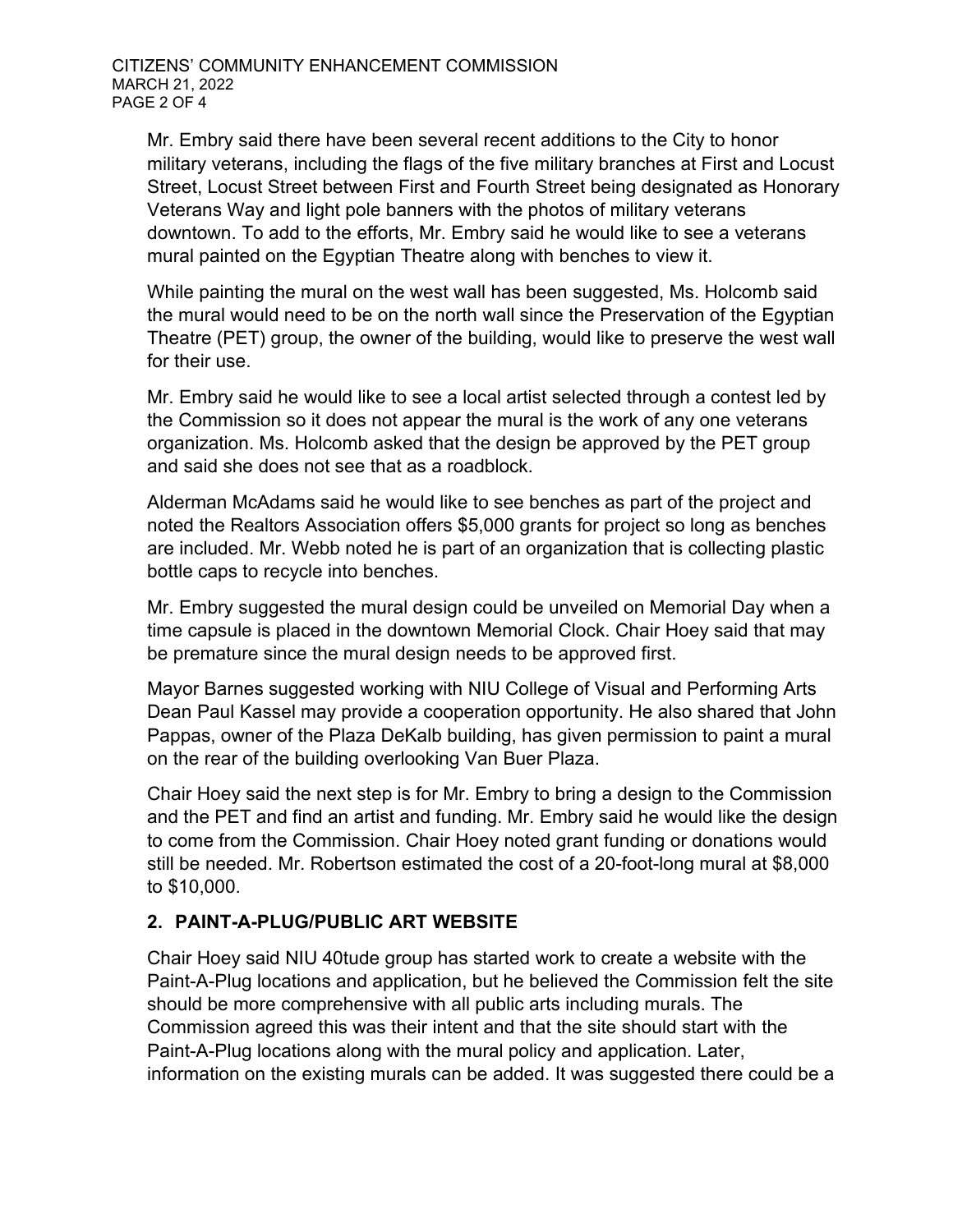link to exhibits and performances. Mayor Barnes said he would like to see plaques with QR codes mounted next to the murals that would link to the public art website.

### **3. PAINT-A-PLUG NEWS RELEASE**

Chair Hoey said a news release for the next season of Paint-A-Plug has been prepared. It reflects the increased incentive for artists of \$100 being offered by OC Creative. The Commission agreed the news release should go out in early April.

# **4. PEDESTRIAN WALK-THROUGH PROJECT**

Chair Hoey said he and Mr. Zak had met with Assistant Public Works Director Andy Raih and Brian Oster to discuss Mr. Oster's proposal for a public arts project in the pedestrian passthrough between Van Buer Plaza and Lincoln Highway. For the project, Public Works would create a grid between the two buildings from which items could be hung. Examples presented to the Commission included kites, pinwheels and upside-down fabric sunflowers.

Mayor Barnes noted the grid infrastructure will allow for a variety of items to be hung, and Chair Hoey agreed the idea was to change out the installation from time to time.

Mr. Hoey said he would draft a letter to the two buildings owners requesting their permission to install the grid. After permission is secured, the City Attorney will be asked to write a liability waiver.

Ms. Beck suggested the idea could also be done in the alley from Van Buer Plaza and North Second Street. Chair Hoey said that could be pursued after the pedestrian passthrough is completed.

### **5. DOWNTOWN PLANTERS PROGRAM**

Ms. Beck said a pilot program to improve the in-ground downtown planters will start on Second, Third and Locust Streets and was presented to the Downtown Merchants group. The businesses' commitment is to plant and weed the planters. The city will provide the flowers and water them.

Ms. Beck presented options for a small sign that businesses can purchase and place in the planter they are tending. Prices ranged from \$25 to \$50. Chair Hoey and Ms. Holcomb felt the price should not exceed \$30. Chair Hoey added that since the program is being endorsed by the Committee, the sign should be purchased locally. Ms. Beck will continue to evaluate options.

# **F. OLD BUSINESS**

### **1. LET'S MOVE TO THE MUSIC**